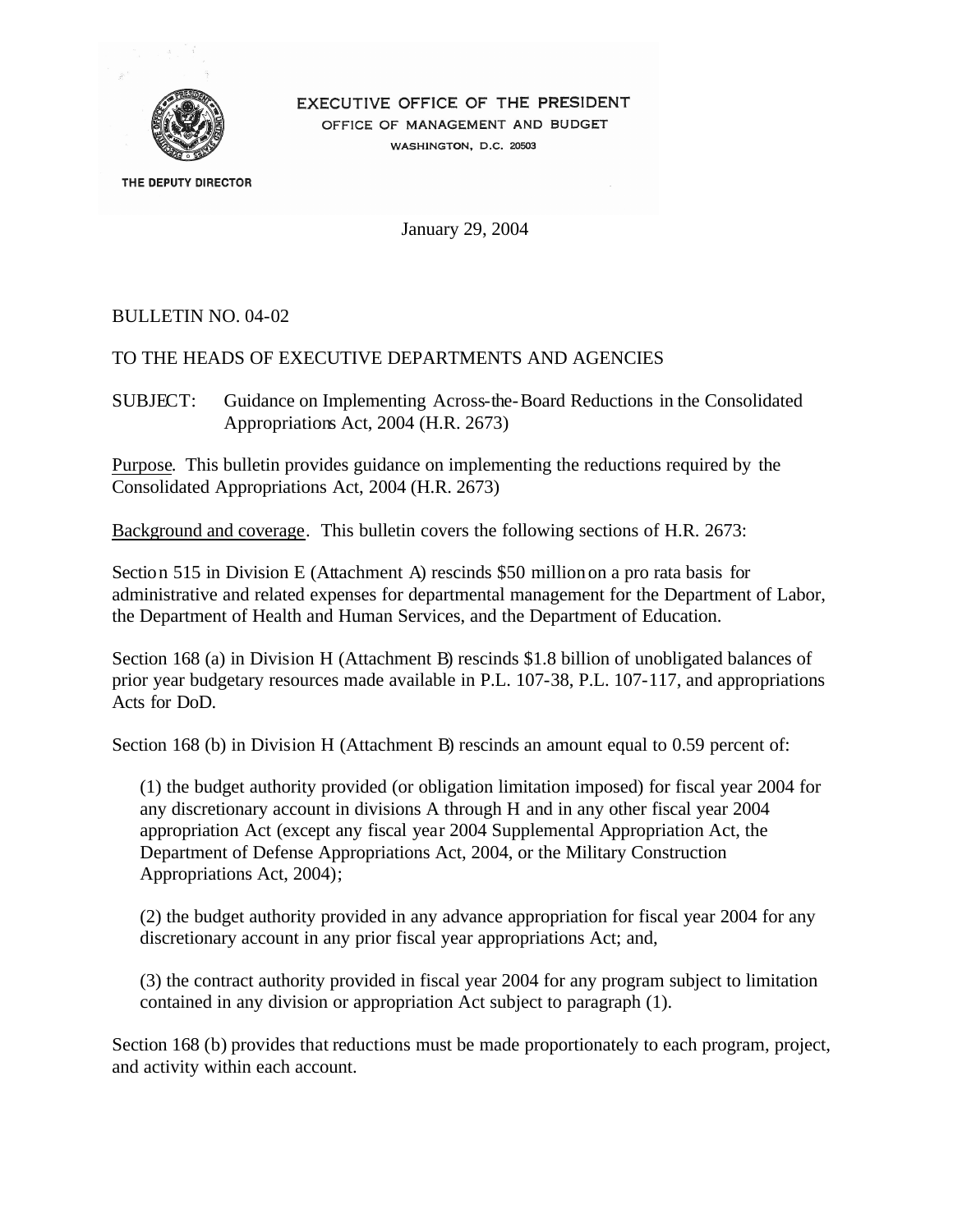In addition, sections 515 and 168 direct OMB to issue reports to Congress on the reductions.

Required actions. Agencies are required to do three things.

First, prepare a list of proposed reductions by Treasury Appropriation Fund Symbol (TAFS), type of budgetary resource, and the reduction amounts using the electronic format provided in Attachments C, D, and E. This list should include amounts in unavailable receipt accounts associated with each special or trust fund TAFS.

Second, prepare any additional supporting information requested by your Resource Management Offices.

Third, we are considering creating a process in the future where OMB would send agency reduction requests to Treasury, and Treasury would process these reduction requests as warrants when appropriate. This new process would relieve agencies of submitting separate warrant requests to Treasury in those cases when OMB must compile requests. Please advise OMB whether your agency would support this change in the process.

Agencies must send all these materials including their FY 2004 reapportionments to their OMB representative by Friday, February 6. While OMB Circular A-11 requires agencies to submit reapportionments within 10 days of enactment, we have pushed out the due date an additional five days, which is the latest due date allowable by law.

Attachments F and G provide detailed guidance for budget and accounting offices to execute and report these reductions.

Contact. Questions regarding this bulletin should be directed to the agency's OMB representatives.

 $\mathcal{A}b2$ 

Joel D. Kaplan Deputy Director

**Attachments**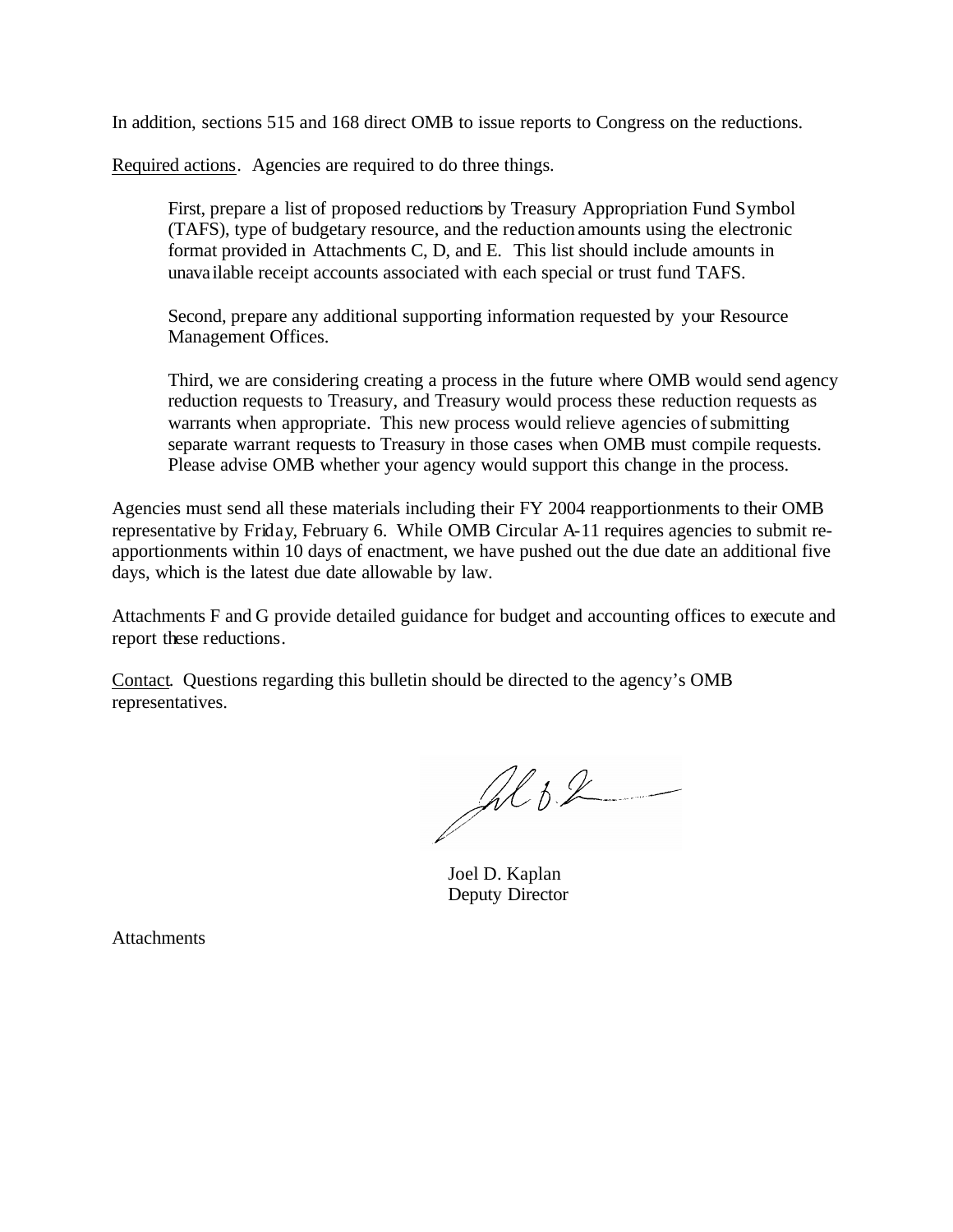#### **SECTION 515: ACROSS-THE-BOARD REDUCTION**

SEC. 515. (a) IN GENERAL. - Amounts made available under this Act for the administrative and related expenses for departmental management for the Department of Labor, the Department of Health and Human Services, and the Department of Education shall be reduced on a pro rata basis by \$50,000,000: Provided, That not later than 15 days after the enactment of this Act, the Director of the Office of Management and Budget shall report to the House and Senate Committees on Appropriations the accounts subject to the pro rata reductions and the amount to be reduced in each account.

(b) LIMITATION. - The reduction required by subsection (a) shall not apply to the Food and Drug Administration and the Indian Health Service.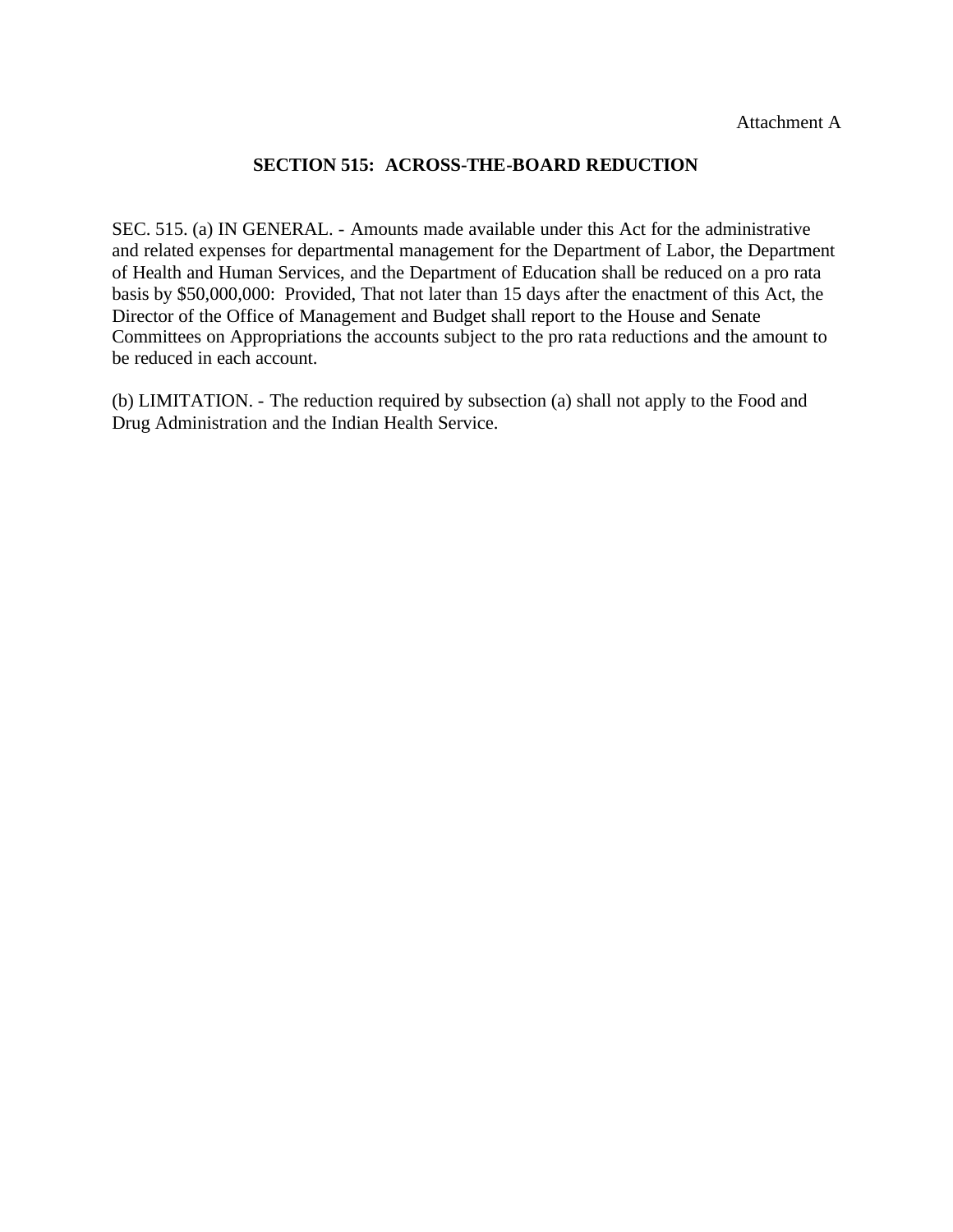#### **SECTION 168 (a) and (b): ACROSS-THE-BOARD REDUCTIONS**

SEC. 168 (a) RESCISSIONS. - From unobligated balances of amounts made available in Public Law 107-38, and in Public Law 107-117, and in appropriations Acts for the Department of Defense, \$1,800,000,000 is hereby rescinded: Provided, That the Director of the Office of Management and Budget, after consultation with the Committees on Appropriations of the House and Senate and the Secretary of Defense, shall determine the amounts to be rescinded from each account that is to be so reduced: Provided further, That the rescissions shall take effect no later than September 30, 2004: Provided further, That the Director of the Office of Management and Budget shall notify the Committees on Appropriations of the House and Senate 30 days prior to rescinding such amounts: Provided further, That such notification shall include the accounts, programs, projects and activities from which the funds will be rescinded: Provided further, That this section shall not apply to any amounts appropriated or othe rwise made available by the seventh proviso under the heading ''Emergency Response Fund'' in Public Law 107-38.

-- 0.59 percent of (b) ACROSS-THE-BOARD RESCISSIONS. - There is hereby rescinded an amount equal to

(1) the budget authority provided (or obligation limitation imposed) for fiscal year 2004 for any discretionary account in divisions A through H of this Act and in any other fiscal year 2004 appropriation Act (except any fiscal year 2004 supplemental appropriation Act, the Department of Defense Appropriations Act, 2004, or the Military Construction Appropriations Act, 2004);

(2) the budget authority provided in any advance appropriation for fiscal year 2004 for any discretionary account in any prior fiscal year appropriation Act; and,

(3) the contract authority provided in fiscal year 2004 for any program subject to limitation contained in any division or appropriation Act subject to paragraph (1).

(c) PROPORTIONATE APPLICATION. - Any rescission made by subsection (b) shall be applied proportionately –

(1) to each discretionary account and each item of budget authority described in such subsection; and

(2) within each such account and item, to each program, project, and activity (with programs, projects, and activities as delineated in the appropriation Act or accompanying reports for the relevant fiscal year covering such account or item, or for accounts and items not included in appropriation Acts, as delineated in the most recently submitted President's budget).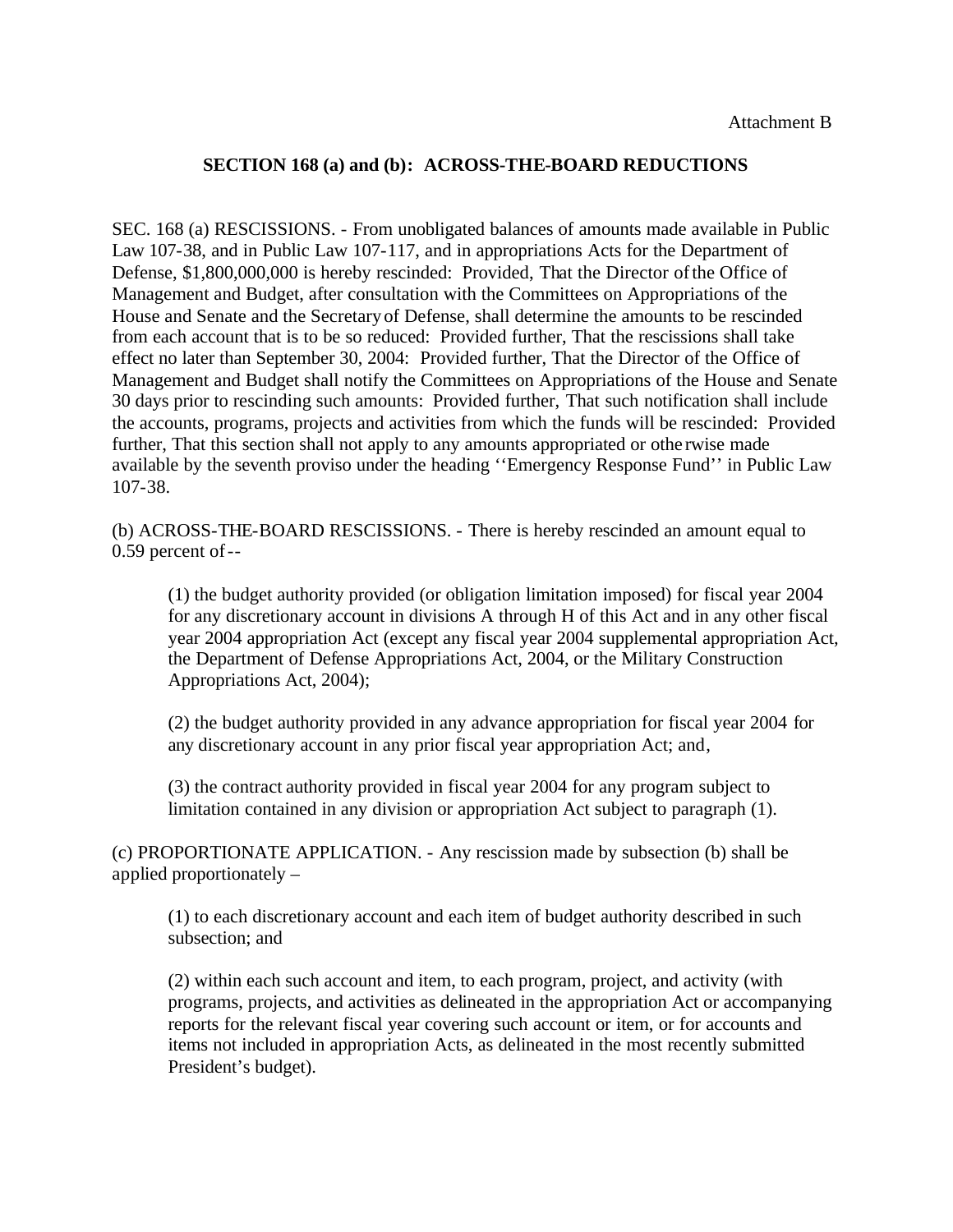**[H.R. 2673 Across-the-Board Reduction \[Division H, section 168 \(a\)\]](http://www.whitehouse.gov/omb/bulletins/fy04/b04-02_c.xls)**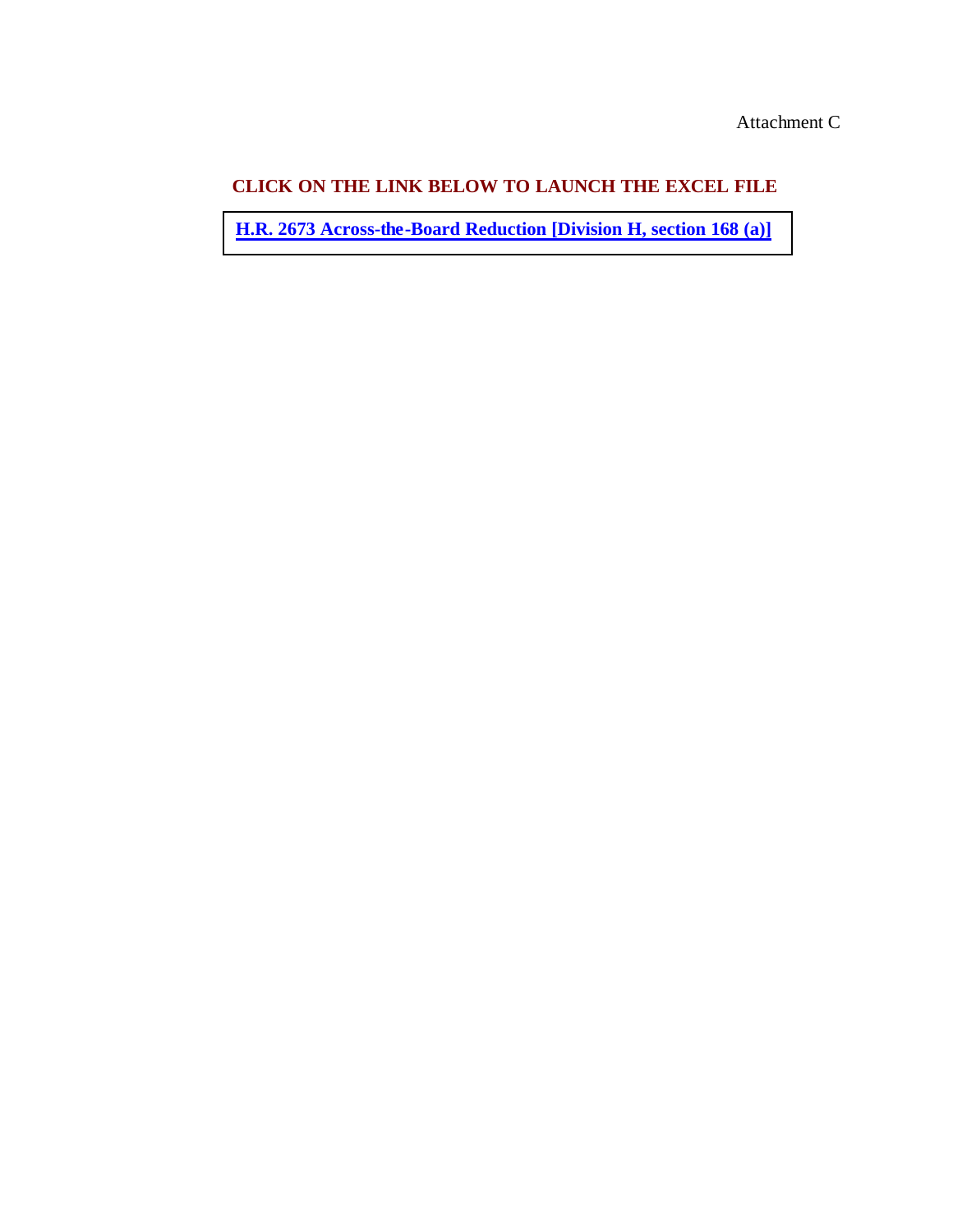**[H.R. 2673 Across-the-Board Reduction \[Division H, section 168 \(b\)\]](http://www.whitehouse.gov/omb/bulletins/fy04/b04-02_d.xls)**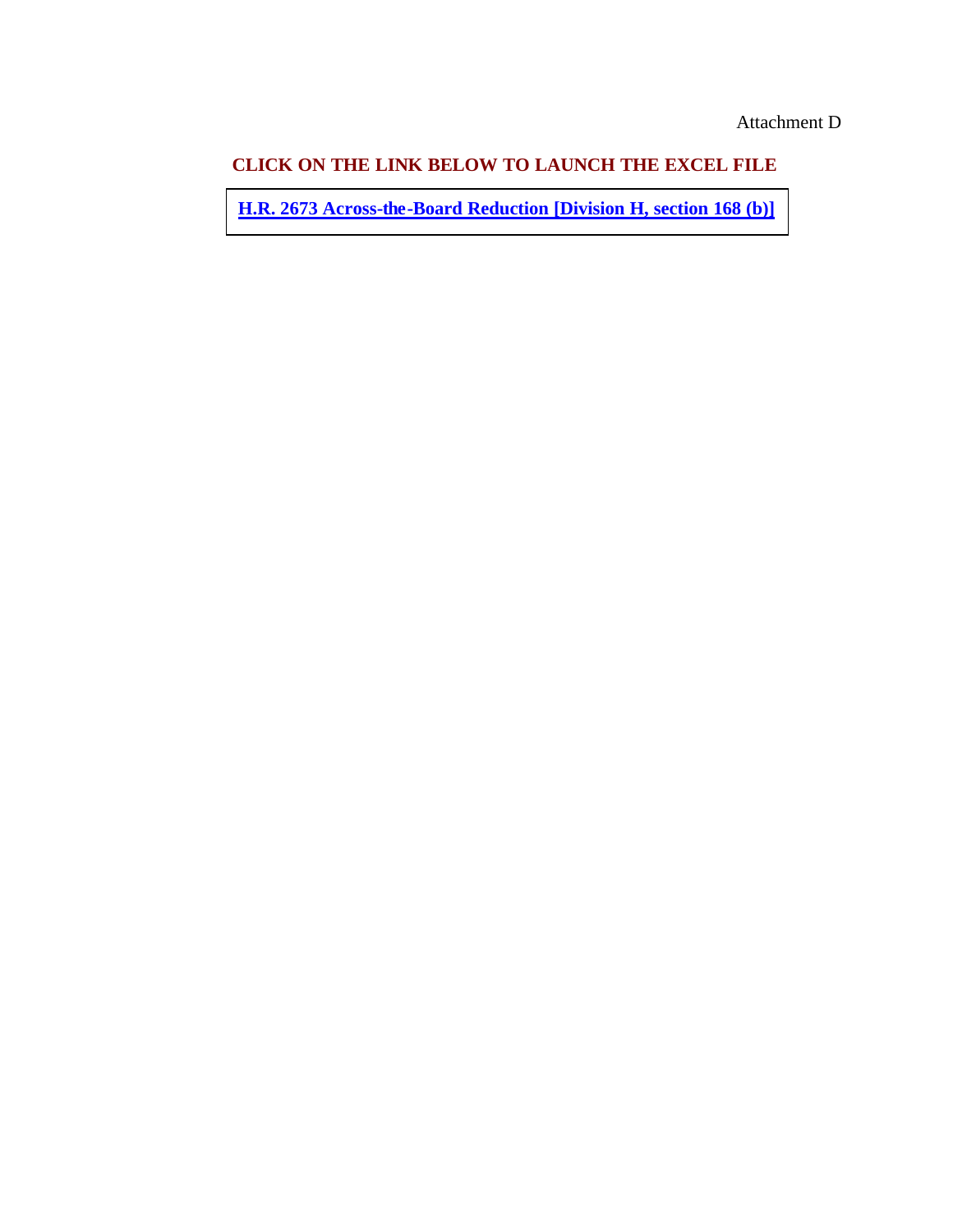**[H.R. 2673 Across-the-Board Reduction \[Division E, section 515\]](http://www.whitehouse.gov/omb/bulletins/fy04/b04-02_e.xls)**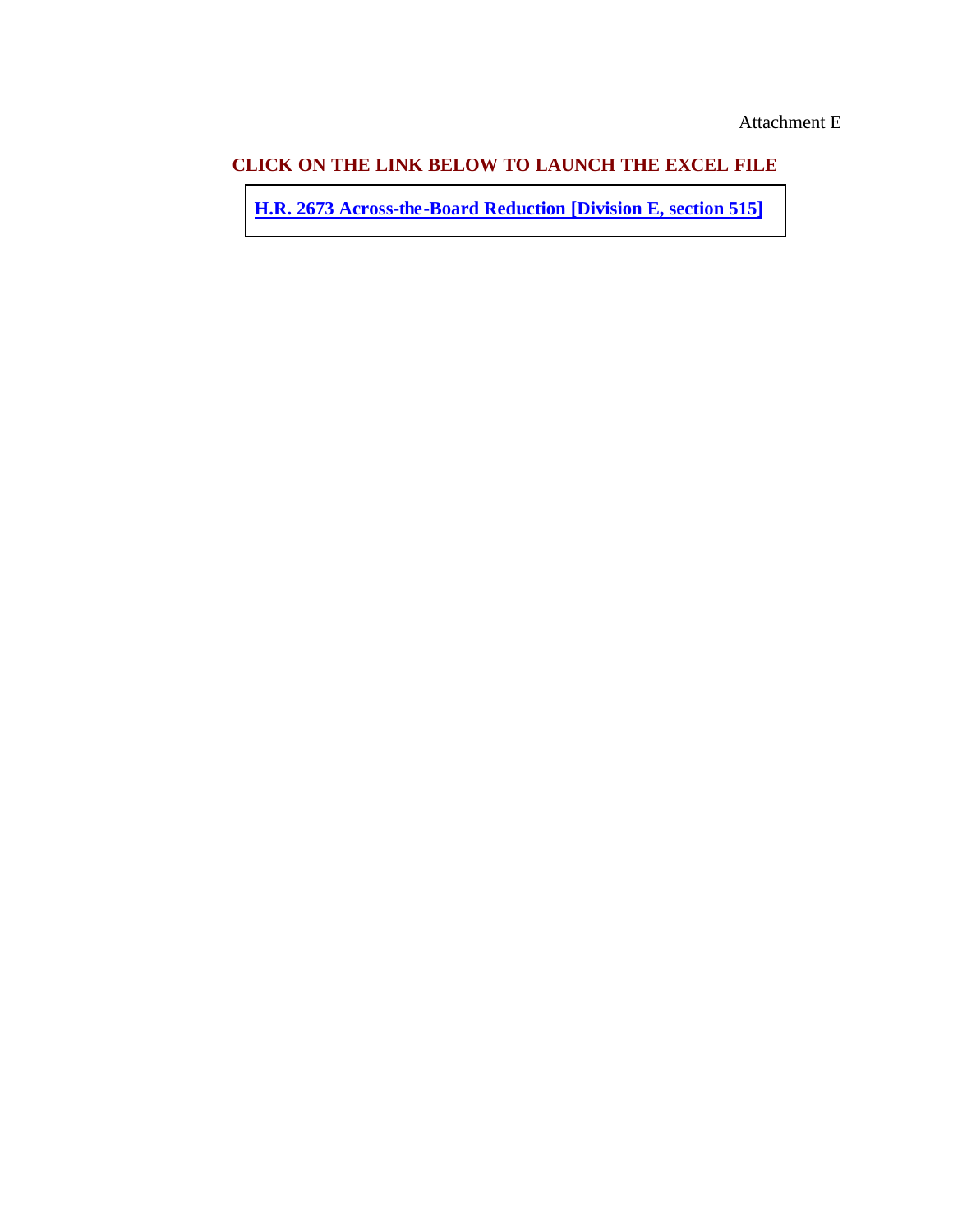# **INSTRUCTIONS FOR ACCOUNTING AND BUDGET OFFICES RELATED TO EXECUTING AND REPORTING THE SECTION 168 (B) REDUCTION OF H.R. 2673**

OMB, working with the Treasury Financial Management Service, has prepared the following instructions related to executing and reporting the section 168 (B) reduction of H.R. 2673.

## **What accounting event happened that must be acted on?**

Division H, section 168 (b) of the Miscellaneous Appropriations and Offset Act, 2004 (H.R. 2673) contains an across-the-board reduction. Once enacted, the National Archives and Records Administration will issue a public law number. See www.archives.gov/federal\_register/public\_laws/public\_laws.html.

# **How much flexibility do I have in allocating the reduction?**

The language says: "Any rescission made by subsection (b) shall be applied proportionately-

- "(1) to each discretionary account and each item of budget authority described in such subsection; and
- "(2) within each such account and item, to each program, project, and activity (with programs, projects, and activities as delineated in the appropriation Act or accompanying reports for the relevant fiscal year covering such account or item, or for accounts and items not included in appropriation Acts, as delineated in the most recently submitted President's budget)."

## **What general rules do I apply in calculating the reduction?**

Section 168 (b) includes detailed instructions on applying the reduction, which interact in various ways with the base appropriation language in the bill. Therefore, you should apply the following basic rules:

- 1. Scope of the Reduction. The reduction applies to all discretionary spending authority provided in the bill or in previous appropriations acts for fiscal year (FY) 2004:
	- a. Discretionary authority. The across-the-board reduction only applies to discretionary amounts. It does not apply to mandatory amounts.
	- b. Spending authority. The reduction applies to spending authority provided by the bill (i.e., budget authority, obligation limitations, and contract authority).
	- c. Advance appropriations. The reduction applies to any advance appropriation for FY 2004 provided in any prior appropriations act, i.e., FY 2003 or prior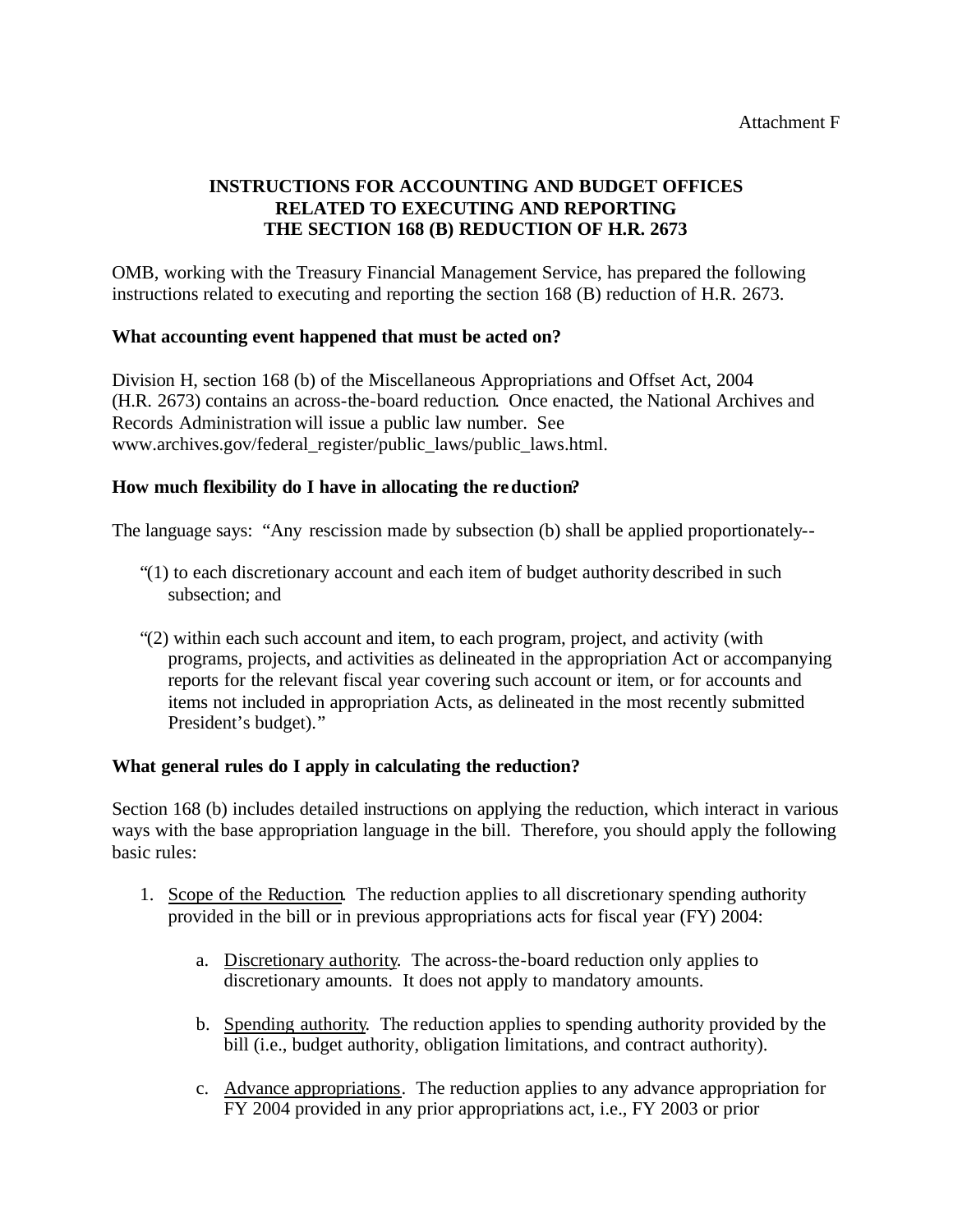appropriations acts. Advance appropriations FY 2005 or future years provided in H.R. 2673 are not subject to the reduction.

- 2. Offsetting Collections from Federal sources and the Public. In general, the reduction applies to net positive spending authority. Therefore the reduction is not applied to spending authority from offsetting collections from Federal sources and the public *provided by the bill*. If the agency may spend certain offsetting collections without appropriations action, then those offsetting collections are not reduced.
- 3. Unobligated Balances. When there is a *rescission of unobligated balances* of prior appropriations required by the base appropriation language or sections other than 168 (b), the across-the-board reduction is against the gross appropriation, not the amount net of the specific rescission of unobligated balances. Examples of this situation include the "Landowner Incentive Program", the "Stewardship Grants", and the "SPR Petroleum account".
- 4. Multiple Reductions. If your account has more than one reduction applied to it, apply the reductions in the following sequence: (1) account-specific reduction against gross appropriation net of any rescission of unobligated balances, (2) agency-wide reduction, (3) appropriation act-wide reduction, and (4) government-wide reduction. For example, if an account has an account-specific reduction of \$5M against new budget authority of \$400M, subtract the \$5M from the budget authority of \$400M and then apply the next reduction to BA of \$395M.
- 5. Proportionate application. The Act requires that the reductions be applied equally to each *account* and separately to each *item.* Then, *within each account and each item*, apply the rescission to each program, project, and activity subject to the rescission.
- 6. Program, project, and activity (PPA). PPAs are defined as that level of appropriations detail specified:
	- a. In the appropriation act or accompanying report, including earmarks and directives; or
	- b. If the detail in (a) does not exist, in the program and financing schedule of the President's Budget.
	- c. *Credit programs*. The reduction percentage is applied *separately* to the administrative expenses, the direct loan subsidy, and the guaranteed loan subsidy.
- 7. Nonexpenditure transfers. Since the across-the-board reduction is applied to the account that receives the appropriation, the across-the-board reduction is applied to the parent account where the appropriation is received.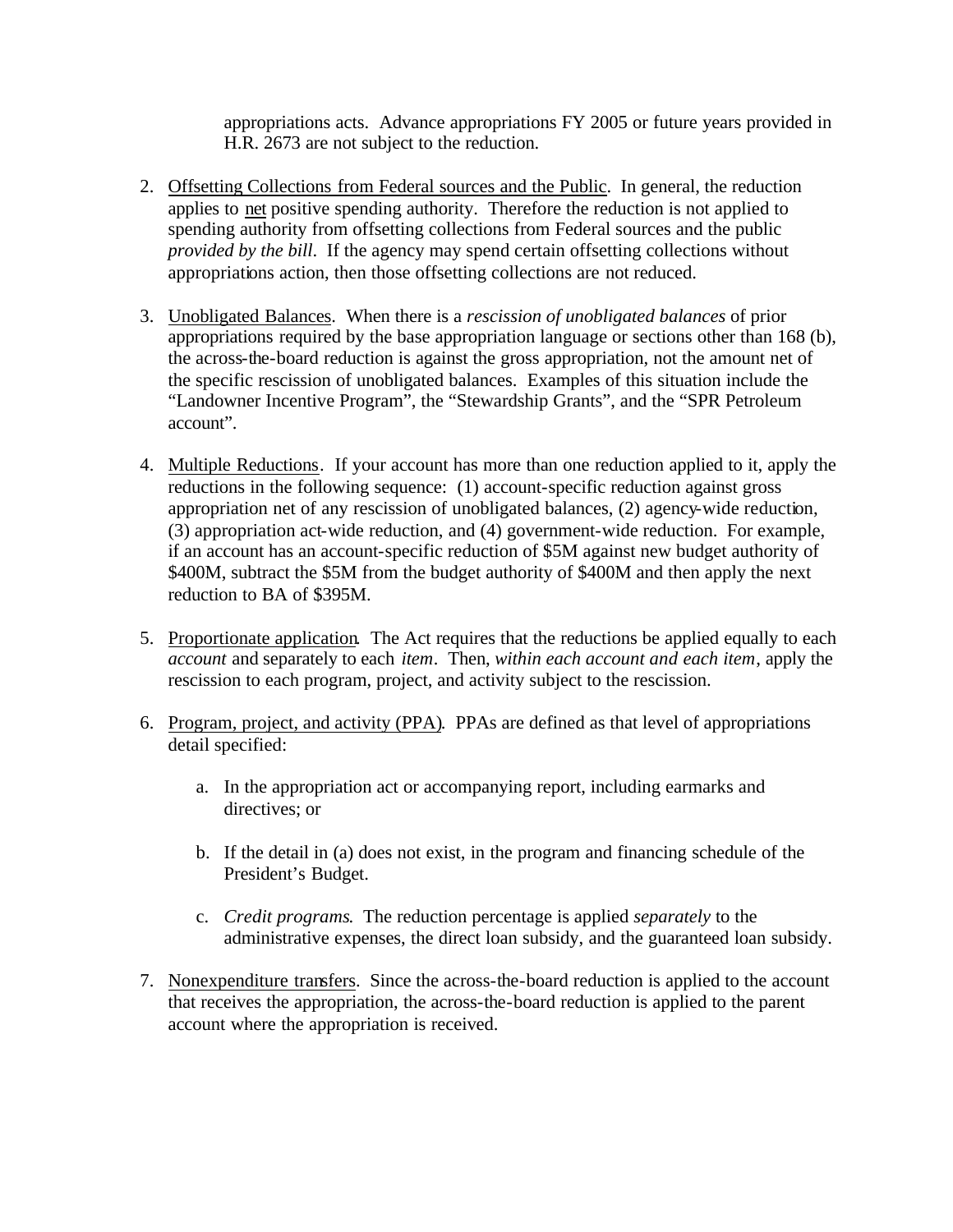### 8. Permanent or temporary reductions.

- a. For most accounts the amounts rescinded by section 168 (b) are *permanent* and returned to miscellaneous receipts in the Treasury or unavailable receipt accounts. This covers amounts appropriated from the General Fund of the Treasury and from unavailable receipts.
- b. However, for special, trust, and revolving funds to which the section 168 (b) reduction applies, the amounts are *temporarily* not available during this fiscal year. For special or trust fund expenditure accounts, the amounts rescinded are returned to the special or trust fund available receipt accounts from which they can be subsequently appropriated. For revolving funds, the amounts rescinded stay in the fund but they are simply not available for obligation.
- 9. Rounding rules. The reduction will be *taken in dollars*; please use the rounding rule contained in OMB Circular No. A-11, exhibit 95A. However, for reporting purposes, the reductions may be rounded to thousands or millions, as appropriate. For example, the reductions will be *reported in whole dollars* on the Treasury warrants, which are issued in dollars. The reductions will be *rounded to millions* in the Program and Financing schedule, as required by OMB Circular No. A-11.

## **In general, what must I do?**

Once H.R. 2673 is enacted, execute the reduction, and then ensure that you consistently report the reduction on the SF 132, SF 133, and the actual column of the FY 2006 Budget Program and Financing (P&F) schedule.

## **Specifically, what must I do?**

1. OMB Bulletin. Respond to the OMB Bulletin. A copy of the enacted appropriations language and instructions for responding are contained in an attachment to the Bulletin. OMB will issue additional guidance after enactment that instructs agencies when to send materials to their OMB representatives.

2. FMS 6200 Warrant. After enactment, contact the Department of the Treasury's Financial Management Service (FMS) Budget Reports Division to request a negative FMS 6200 Warrant for affected accounts appropriated from the General Fund of the Treasury or associated with unavailable receipt accounts. You will need to know the amount and the TAFS (which includes the period of availability) to request a warrant. You can fax reduction requests to Treasury at 202-874-9944. After enactment, OMB will issue additional guidance instructing agencies when to make these requests of Treasury.

This year, OMB will provide FMS with a list of accounts and reduction amounts that agencies provided to OMB. FMS will cross check warrant requests against this list, and notify the agency of any request that does not agree with the OMB list. The agency will need to notify OMB of the change before Treasury processes the request.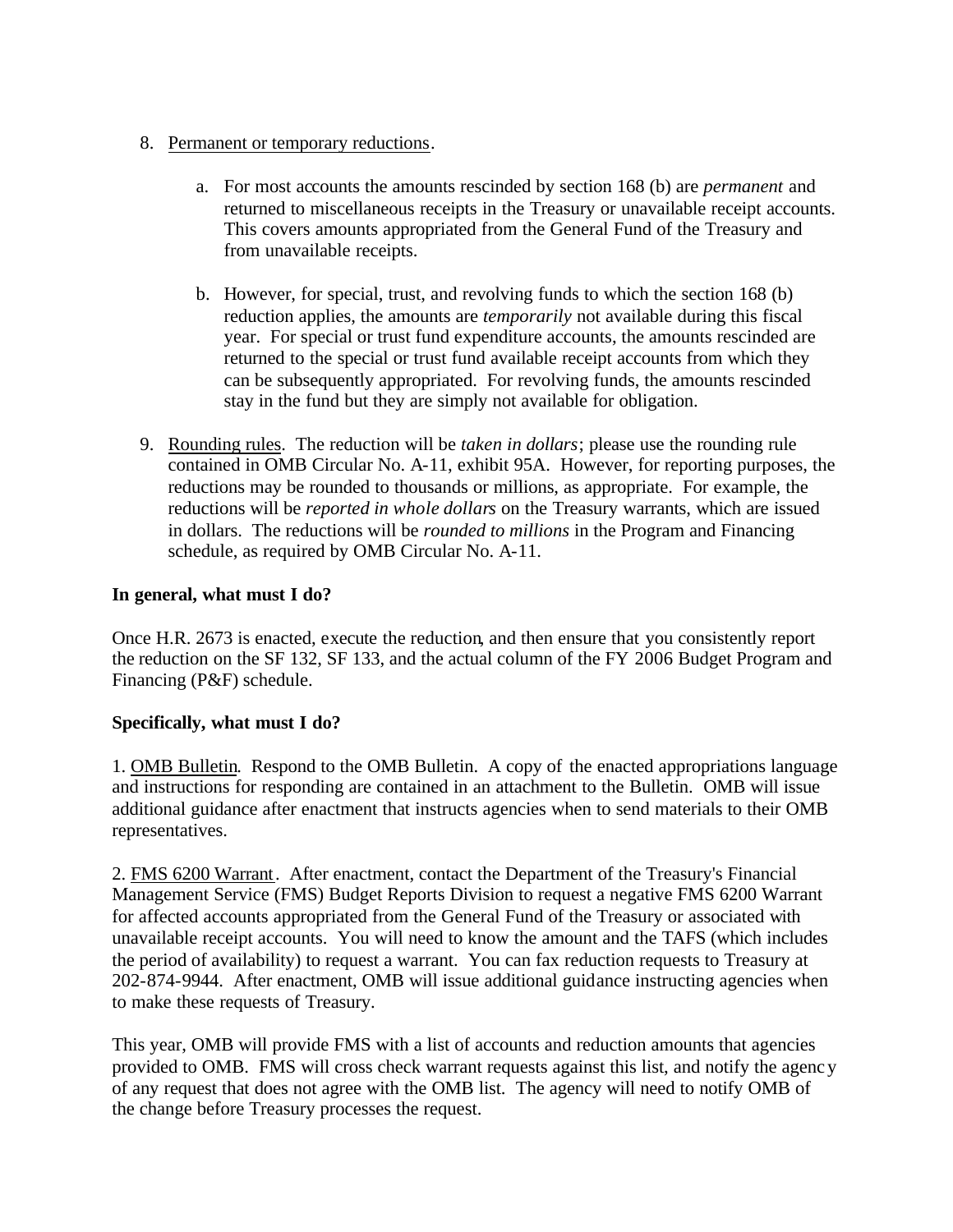3. SF 132 Apportionment. After enactment, prepare an SF 132 Apportionment with reduction amounts on the appropriate line number. For general funds or TAFS with contract authority, use line 6B "Enacted reductions (-)." For special, trust, and revolving funds, use line 5 "Temporarily not available pursuant to Public Law 108-[xxx] ". Refer to the Treasury Financial Manual, USSGL Supplement or consult your agency's USSGL representative to identify the specific U.S. Government Standard General Ledger account codes that provide the mechanism to either make the funds temporarily or permanently not available. See OMB Circular No. A-11, Appendix F for further guidance.

4. U.S. Government Standard General Ledger (USSGL)/FACTS II. After enactment, record the reduction using the appropriate USSGL account codes in your accounting system so that the proper amounts will be reported via FACTS II. FACTS II will then create the SF 133 and initial set of data for the P&F schedule. When reporting the reduction via FACTS II, use 108-[xxx] for Public Law Number. For general funds appropriated from the General Fund of the Treasury and special and trust funds associated with unavailable receipt accounts, use USSGL account 4392. For revolving, special, and trust funds associated with available receipt accounts, use USSGL account 4382. For funds with contract authority, consult the Department of the Treasury, FMS, USSGL Division. See Treasury Financial Manual, USSGL Supplement or consult your agency's USSGL representative for further guidance.

5. SF 133 Report on Budget Execution and Budgetary Resources. By using FACTS II appropriately, the amounts will crosswalk to SF 133 line 5 "Temporarily not available pursuant to Public Law 108-[xxx]" or line 6B " Enacted reductions (-)" See OMB Circular No. A-11, Appendix F for further guidance.

6. Budget Program and Financing (P&F) schedule. As a result of correctly reporting the amounts via FACTS II for the fourth quarter of FY 2004, they will be automatically crosswalked to the appropriate P&F line number. The accounting and the budget offices must work together to ensure that the actual column of the FY 2006 Budget P&F schedule accurately reflects this reduction. See OMB Circular No. A-11, section 82 for further guidance.